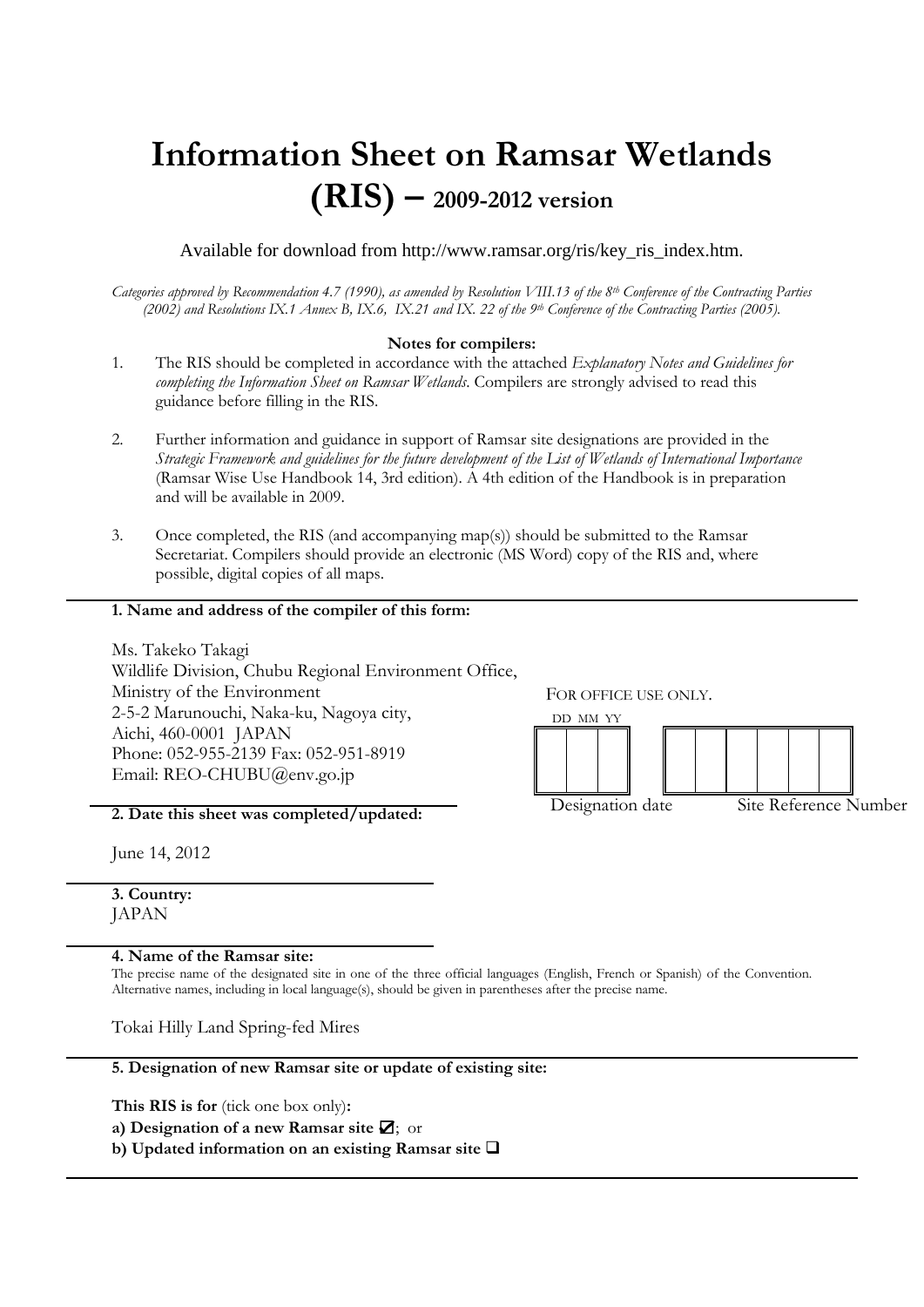- **6. For RIS updates only, changes to the site since its designation or earlier update:**
- **a) Site boundary and area**

**The Ramsar site boundary and site area are unchanged:** 

#### or

# **If the site boundary has changed:**

- i) the boundary has been delineated more accurately  $\Box$ ; or
- ii) the boundary has been extended  $\Box$ ; or
- iii) the boundary has been restricted\*\*  $\Box$

and/or

#### **If the site area has changed:**

i) the area has been measured more accurately  $\Box$ ; or

ii) the area has been extended  $\Box$ ; or

iii) the area has been reduced\*\*  $\Box$ 

\*\* **Important note**: If the boundary and/or area of the designated site is being restricted/reduced, the Contracting Party should have followed the procedures established by the Conference of the Parties in the Annex to COP9 Resolution IX.6 and provided a report in line with paragraph 28 of that Annex, prior to the submission of an updated RIS.

**b) Describe briefly any major changes to the ecological character of the Ramsar site, including in the application of the Criteria, since the previous RIS for the site:**

#### **7. Map of site:**

Refer to Annex III of the *Explanatory Note and Guidelines*, for detailed guidance on provision of suitable maps, including digital maps.

## **a) A map of the site, with clearly delineated boundaries, is included as:**

i) a hard copy (required for inclusion of site in the Ramsar List):  $\Box$ ;

ii) an electronic format (e.g. a JPEG or ArcView image) **☑**;

iii) a GIS file providing geo-referenced site boundary vectors and attribute tables  $\Box$ .

#### **b) Describe briefly the type of boundary delineation applied:**

e.g. the boundary is the same as an existing protected area (nature reserve, national park, etc.), or follows a catchment boundary, or follows a geopolitical boundary such as a local government jurisdiction, follows physical boundaries such as roads, follows the shoreline of a waterbody, etc.

Considering the area of special district, Quasi-National Park, this site is divided according to the catchment areas. This mentioned site is composed of six small cluster wetlands, which belong to the respective adjacent catchment areas under the same Yahagi River system.

In addition, these small wetlands are situated on the granite soil, nearby the strata of Tokai Group which had been accumulated from the Miocene to the Pleistocene epochs and all of these small wetlands are established by the seepage of water flowing in such strata as the gravel layer to the slope and denuded land. Accordingly, these sites share the common formation process.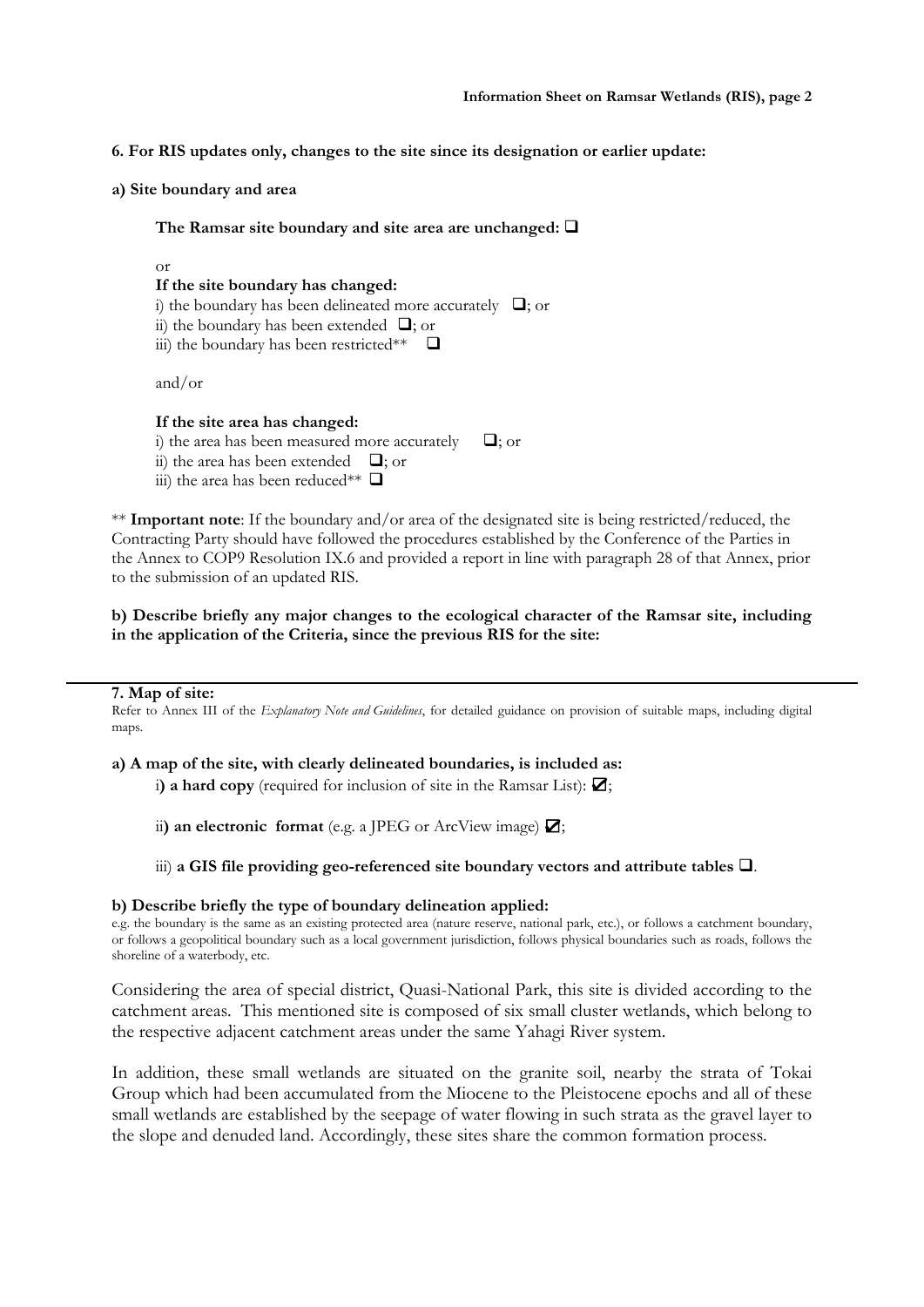Formerly, there had been a number of spring-fed mires in this area and many of the plants are the local endemics at each respective wetland. Consequently, it is considered that this range of cluster wetlands as a whole, has formed a meta population. However, with the land development activities, currently many similar surrounding wetlands have sharply been disappeared or declined and conditions of these six small wetlands have well been conserved.

Accordingly, conservation measures of these cluster wetlands are developed as a whole and the site area which is to be designated this time, was also designated as special district, the Class 2, Aichi Kogen Quasi-National Park.

| 8. Geographical coordinates (latitude/longitude, in degrees and minutes): |  |  |  |  |  |
|---------------------------------------------------------------------------|--|--|--|--|--|
|---------------------------------------------------------------------------|--|--|--|--|--|

Provide the coordinates of the approximate centre of the site and/or the limits of the site. If the site is composed of more than one separate area, provide coordinates for each of these areas.

Yanami Wetland : 137.216366°E, 35.083808°N Kamitaka Wetland : 137.241777°E, 35.121228°N Onshinnji Wetland : 137.246025°E, 35.117694°N

#### **9. General location:**

Include in which part of the country and which large administrative region(s) the site lies and the location of the nearest large town.

This site is situated in Aichi Prefecture which is located almost at the centre of Japan. This site is about 25 km from Nagoya City which is the prefectural capital (population: about 2,266,000, surface area: about 326 square km) and 5 km north east from the urban areas of Toyota City. (Toyota City, population: about 423,000, surface area: 918.5 square km)

**10. Elevation:** (in metres: average and/or maximum & minimum)

All of them T.P. (Average tidal level of *Tokyo* Bay)

T.P. (Basic surface water level to be the reference point for the land height above sea level in Japan)

Yanami Wetland: max. 168m; min. 111m Kamitaka Wetland: max.244m; min. 190m Onshinnji Wetland: max.254m; min 194m

#### **11. Area:** (in hectares)

Yanami Wetland : 5.13ha (western site : 3.45ha, eastern site : 1.68ha) Kamitaka Wetland : 5.45ha (northern site: 1.31ha, south eastern site : 1.96ha, south western site: 2.18ha) Onshinnji Wetland : 11.92ha

Total : 22.50ha

## **12. General overview of the site:**

Provide a short paragraph giving a summary description of the principal ecological characteristics and importance of the wetland.

This wetland consists of a cluster of six small oligotrophic spring-fed mires at an elevation of 100-300m in the central part of Honshu, the main island of Japan. Although the mires occur in three main areas (Kamitaka, Onshinji, and Yanami) in adjacent catchments, they are hydrologically linked because of underground seepage from the Yahagi River system. The mires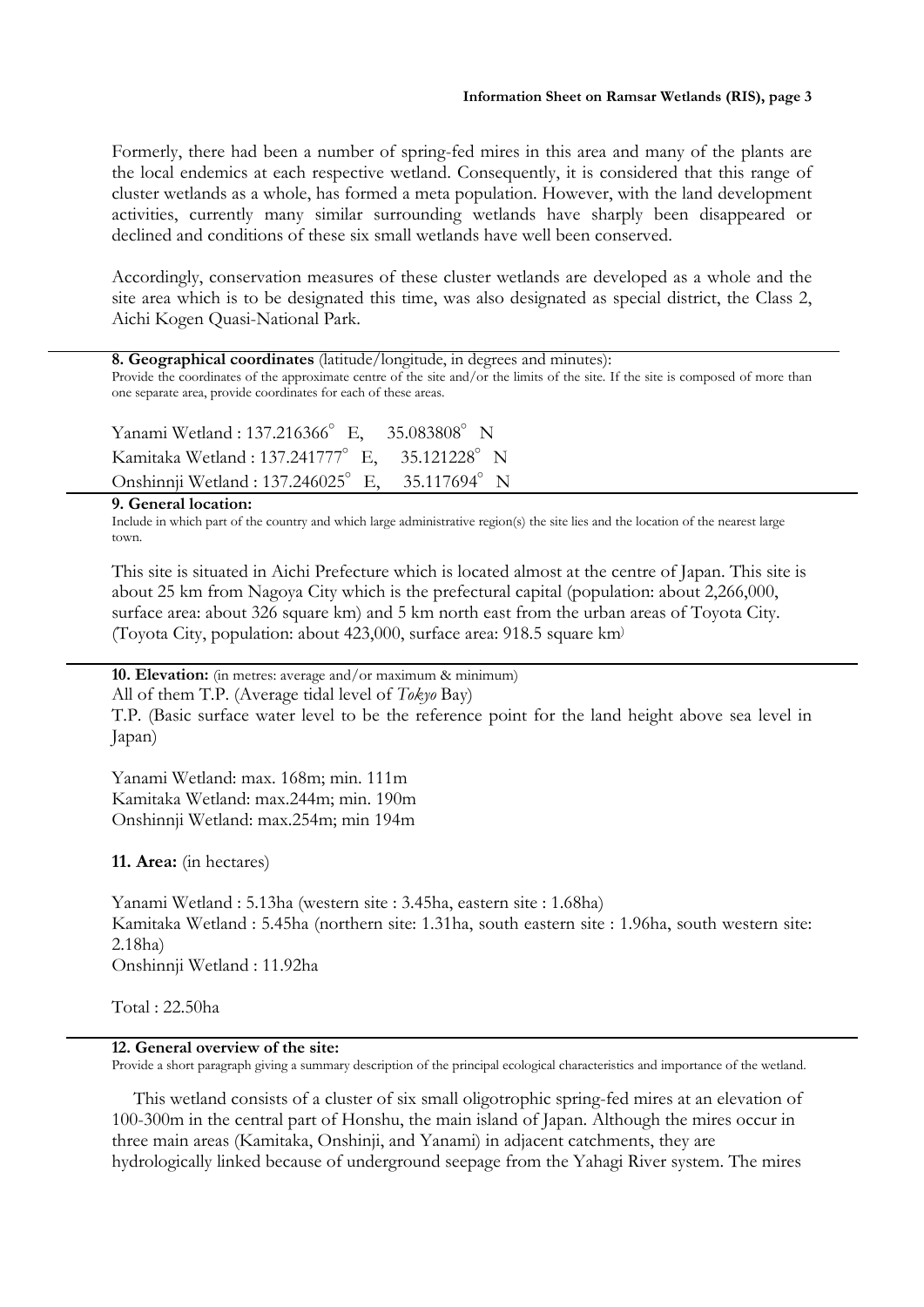at the site are representative examples of such wetland types that once used to be common in the biogeographic region but have since been lost due to development.

The site also supports a diversity of rare and endemic plant species that are adapted to the oligotrophic conditions. These include a number that are locally called 'Tokai Hill Land Elements' because they have their main distribution at the site.

In the nearby surrounding areas are secondary forests of Japanese red pine *Pinus densiflora* and Konara oak *Quercus serrata* are

#### **13. Ramsar Criteria:**

Tick the box under each Criterion applied to the designation of the Ramsar site. See Annex II of the *Explanatory Notes and Guidelines* for the Criteria and guidelines for their application (adopted by Resolution VII.11). All Criteria which apply should be ticked.

|  |  | $1 \cdot 2 \cdot 3 \cdot 4 \cdot 5 \cdot 6 \cdot 7 \cdot 8 \cdot 9$ |  |  |
|--|--|---------------------------------------------------------------------|--|--|
|  |  | 0 0 0 0 0 0 0 0                                                     |  |  |

#### **14. Justification for the application of each Criterion listed in 13 above:**

Provide justification for each Criterion in turn, clearly identifying to which Criterion the justification applies (see Annex II for guidance on acceptable forms of justification).

#### **Criteria 1**

The site is composed of a cluster of six small spring-fed mires which although belonging to adjacent catchment areas, are all connected by the same Yahagi River system due to the seepage of water flowing in the strata of the Tokai Group that formed between the Miocene and Pleistocene. As a result of land development elsewhere, these are the only remaining spring fed mires that are still in good condition and are representative of such type of wetlands in the Japanese Evergreen Forest biogeographic region. The clusters of wetlands are currently well conserved and protected under national law.

#### **Criterion 3**

This wetland is important in the biogeographic region for supporting many rare and endemic plant species that are adapted to the oligotrophic condition at the site (see section 21). These include a number that are locally called 'Tokai Hill Land Elements' because they have their main distribution only at the site. These include 'Shiratama-hoshikusa' *Eriocaulon nudicuspe*, 'Mikawashiogama' *Pedicularis resupinata* var. *microphylla* and 'Tokai-komousengoke' *Drosera Tokaiensis.*

At the same time, diversified species including a notable disjunct distribution, such species as *Inula ciliatris,* a northern hemisphere species, and *Utricularia bifida*, a tropical species are observed. Habits of these species are found intensively.

**15. Biogeography** (required when Criteria 1 and/or 3 and /or certain applications of Criterion 2 are applied to the designation):

Name the relevant biogeographic region that includes the Ramsar site, and identify the biogeographic regionalisation system that has been applied.

**a) biogeographic region:**

Japanese Evergreen Forest

**b) biogeographic regionalisation scheme** (include reference citation):

Udvardy, M. D. F. (1975). *A classification of the biogeographical provinces of the world*. IUCN.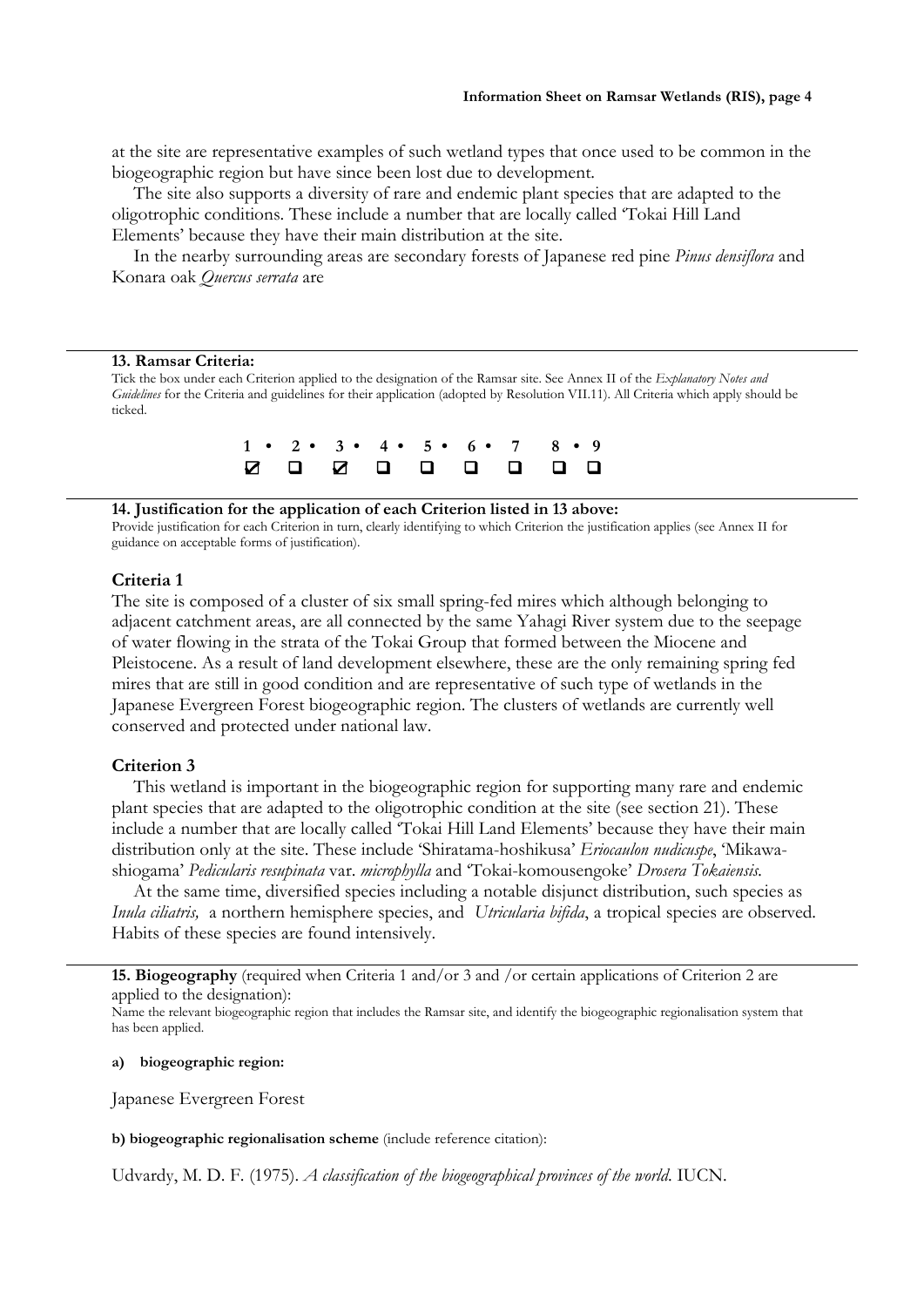## **16. Physical features of the site:**

Describe, as appropriate, the geology, geomorphology; origins - natural or artificial; hydrology; soil type; water quality; water depth, water permanence; fluctuations in water level; tidal variations; downstream area; general climate, etc.

## **Geology** :

Granite matrix

# **Geomorphology** :

Hilly land surrounded by mountainous regions

# **Soil type** :

Granite matrix, sand, gravels, non peaty soil (organic constituent and soil pH are unmeasured)

# **Origins** :

Natural spring water

# **Hydrology** :

More than constant amount of spring water throughout the year, and increase of inflow and outflow at the time of rain

**Water quality** : pH6.7-7.5, EC3.2-5.8S/m

**Water depth** : 0.3m (average)

# **Fluctuations in water level**:

Approximately constant, but temporary increase at the time of rainfall

# **General climate:**

Annual precipitation, 1,666 mm; annual mean temperature, 15.2 degrees Celsius (average by Toyota observatory of the Japan Meteorological Agency, 2011)

# **17. Physical features of the catchment area:**

Describe the surface area, general geology and geomorphological features, general soil types, and climate (including climate type).

# **Surface area:**

62 ha. [87,189m2 (Yanami); 64,971 m2 (Kamitaka); 119,827m2 (Onshinji)].

# **General geology and geomorphological features:**

As for the geology surrounding Tokai Hilly Land Spring-fed Mires, granite and metamorphic rocks are widely distributed at the mountain and besides, hilly land regions and unsolidified deposits such as sand, gravels, clay, and silt are thickly deposited on alluvial lowlands on the plains.

# **General soil types**:

Weathered granite soil.

# **General land use**: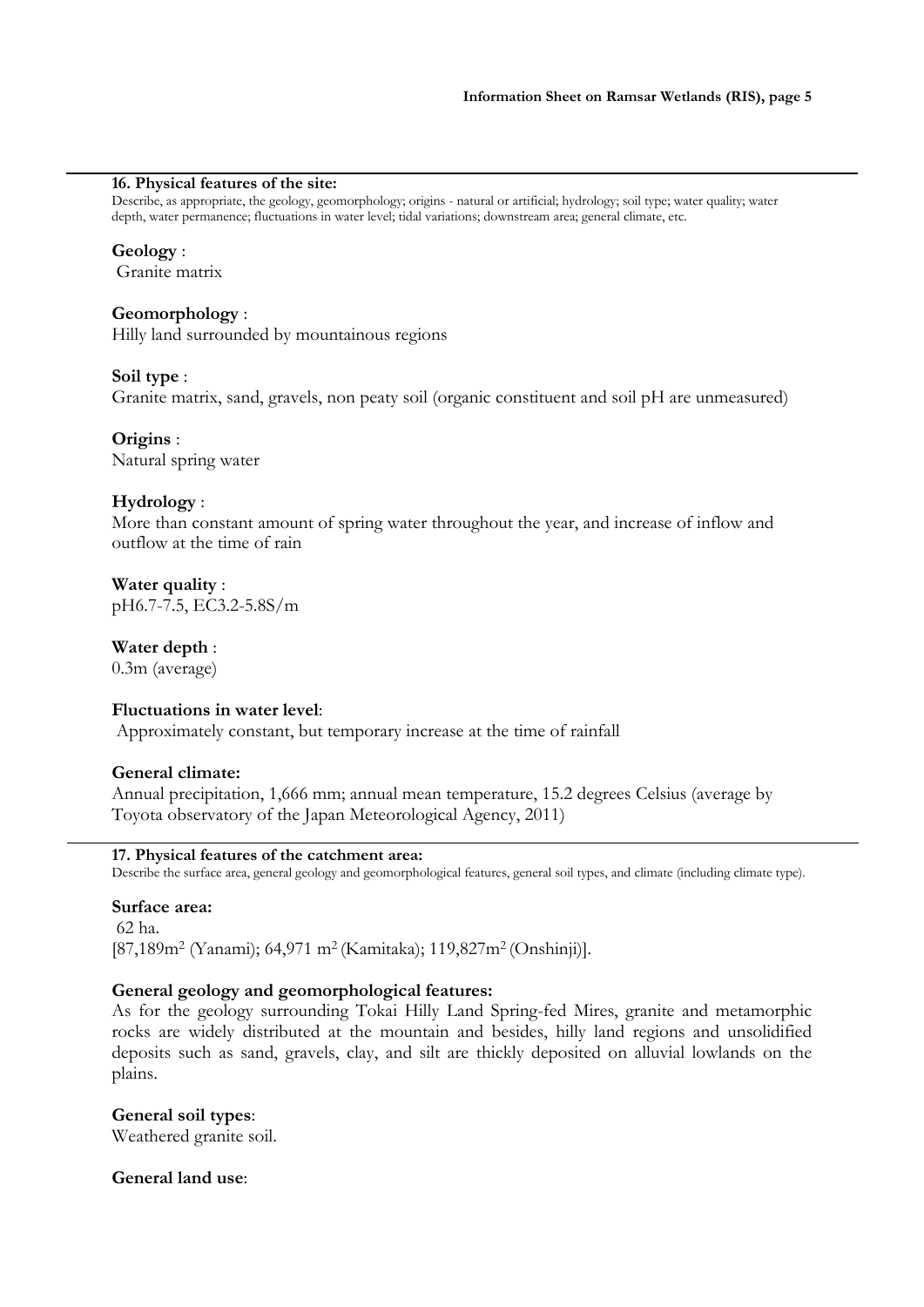Forest.

# **General climate**:

## Pacific Ocean coast climate.

Annual precipitation, 1,666 mm; annual mean temperature, 15.2 degrees Celsius.

#### **18. Hydrological values:**

Describe the functions and values of the wetland in groundwater recharge, flood control, sediment trapping, shoreline stabilization, etc. Flood control

#### **19. Wetland Types**

#### **a) presence:**

Circle or underline the applicable codes for the wetland types of the Ramsar "Classification System for Wetland Type" present in the Ramsar site. Descriptions of each wetland type code are provided in Annex I of the *Explanatory Notes & Guidelines*.

| Marine/coastal: A • B • C • D • E • F • G • H • I • J • K • Zk(a)                           |                                                             |  |  |  |  |  |  |  |  |  |  |  |  |  |           |
|---------------------------------------------------------------------------------------------|-------------------------------------------------------------|--|--|--|--|--|--|--|--|--|--|--|--|--|-----------|
| Inland: L • M • N • O • P • Q • R • Sp • Ss • $\overline{tp}$ Ts • U • Va                   |                                                             |  |  |  |  |  |  |  |  |  |  |  |  |  | $\bullet$ |
|                                                                                             | $Vt \cdot W \cdot Xf \cdot Xp \cdot Y \cdot Zg \cdot Zk(b)$ |  |  |  |  |  |  |  |  |  |  |  |  |  |           |
| Human-made: $1 \cdot 2 \cdot 3 \cdot 4 \cdot 5 \cdot 6 \cdot 7 \cdot 8 \cdot 9 \cdot Zk(c)$ |                                                             |  |  |  |  |  |  |  |  |  |  |  |  |  |           |

#### **b) dominance:**

List the wetland types identified in a) above in order of their dominance (by area) in the Ramsar site, starting with the wetland type with the largest area. Tp

#### **20. General ecological features:**

Provide further description, as appropriate, of the main habitats, vegetation types, plant and animal communities present in the Ramsar site, and the ecosystem services of the site and the benefits derived from them.

Yanami Wetland: Harbaceous plant communities of *Eriocaulon* ( Pipeworts) and *Rhynchospora fujiana* are dominant.

Kamitaka Wetland and Onshinnji Wetland:

Both herbaceous plant communities of *Eriocaulon* (Pipeworts) and *Rhynchospora fujiana* and temperate forests mainly consisting of *Magnolia stellate* (Star Magnolia) are present. Both of them are oligotrophic spring-fed mires.

In addition, as for ecosystem services, Yamani wetland partly used to be rice paddies. Forests in the catchment of wetlands including Kamitata and Onshinnji are used to be fuel wood forests.

#### **21. Noteworthy flora:**

Provide additional information on particular species and why they are noteworthy (expanding as necessary on information provided in 14, Justification for the application of the Criteria) indicating, e.g., which species/communities are unique, rare, endangered or biogeographically important, etc. *Do not include here taxonomic lists of species present – these may be supplied as supplementary information to the RIS.*

**Endemic species and species in disjunct distriribution inhabiting in this region:**

*Pedicularis resupinata subsp. Oppositifolia var. microphylla,* IUCN -, EN\*1, EN\*2, \*3, \*4 *Veratrum stamineum var. micranthum*, IUCN -, VU\*1, EN\*2, \*3 *Eriocaulon nudicuspe* , IUCN -, VU\*1, VU\*2, \*3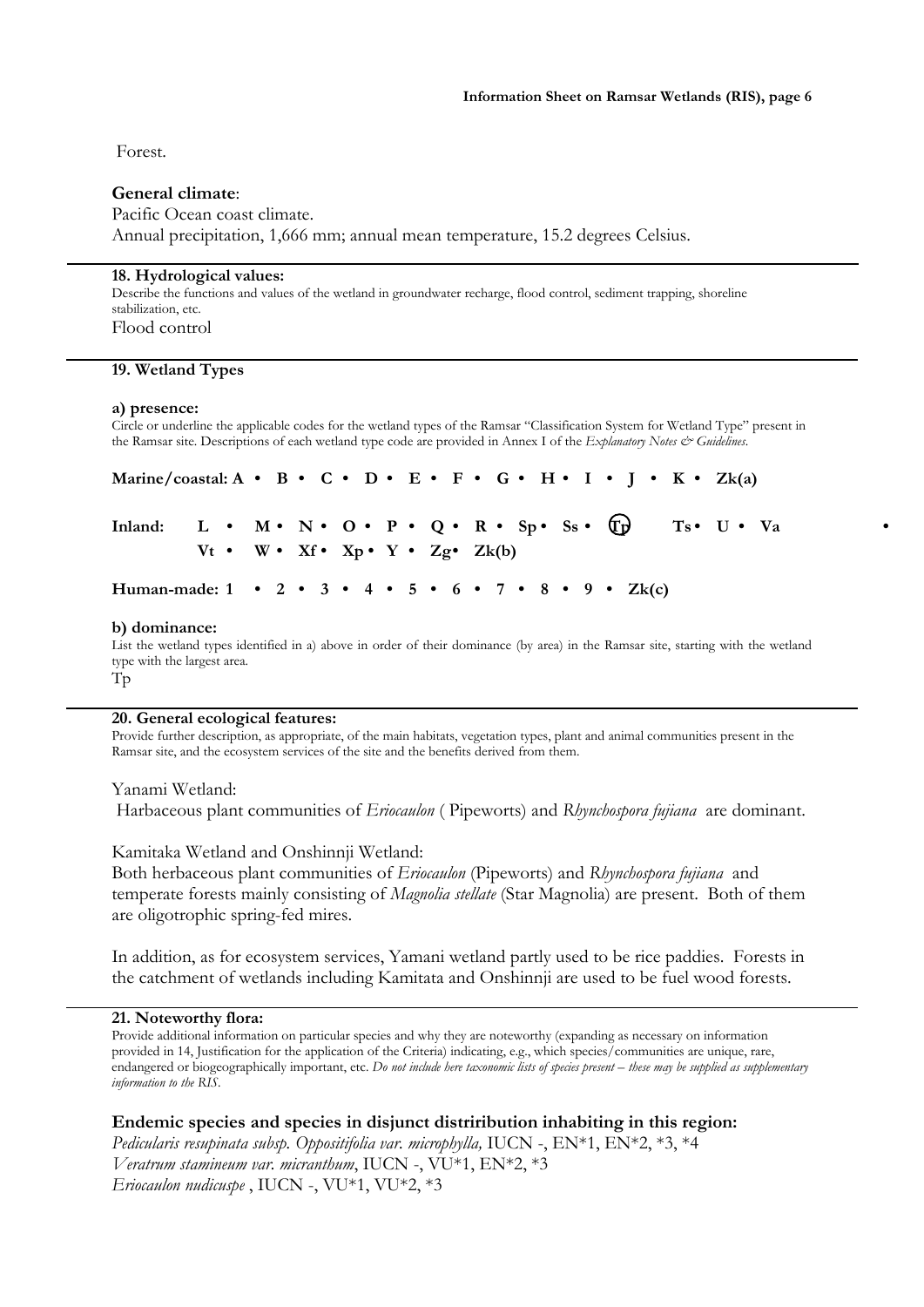*Magnolia stellata* (*tomentosa*)(Star Magnolia), IUCN -,VU\*1, VU\*2, \*3, \*4 *Eulalia speciosa*, IUCN -, VU \*1, NT\*2, disjunct distribution\*3 *Berberis sieboldii*.(Berberis), IUCN -,NT\*2, \*3 *Symplocos paniculata*, IUCN -,\*3, *Drosera tokaiensis*, IUCN -,\*3, \*4 *Agrostis valvata*, IUCN -, NT\*1,\*3 *Inula ciliaris*, IUCN -, NT\*2, Endemic species in Japan *Utricularia bifida*, IUCN -, disjunct distribution

# **Endangered species:**

*Blyxa aubertii* : IUCN -, VU\*1, EN\*2 *Trap incisa*: IUCN -, VU\*1, EN\*2 *Leucanthemella liinearis*: IUCN -, VU\*1, CR\*2 *Habenaria sagittifera*: IUCN -, VU\*1, VU\*2 *Platycodon grandiflorus* (Balloon Flower): IUCN -, VU\*1, NT\*2 *Pogonia japonica*: IUCN -, VU\*1, EN\*2 *Habenaria radiata*:(White Egret Flower): IUCN -, VU\*1, VU\*2 *Sagittaria aginashi*: IUCN -, NT\*1, *Pogonnia minor (Makino)Makino:* IUCN -, VU\*2 *Ultricularia aurea* (Golden Bladderwort): IUCN -, VU\*2

\*The IUCN Red List of Threatened species LC: Least Concerned \*1 Red List of Threatened Wildlife of Japan, Ministry of the Environment \*2 Red List of Threatened Wildlife of Japan, Aichi Prefectural Government CR: Critically Endangered, EN: Endangered, VU: Vulnerable: NT: Near Threatened \*3 Tokai Hilly Land element: Endemics and sub-endemics inhabiting in the marshes developed in hilly land, plateau, and terrace in Tokai district or taxonomic group of disjunct distribution \*4 Endemic species in Tokai district

# **22. Noteworthy fauna:**

Provide additional information on particular species and why they are noteworthy (expanding as necessary on information provided in 14. Justification for the application of the Criteria) indicating, e.g., which species/communities are unique, rare, endangered or biogeographically important, etc., including count data. *Do not include here taxonomic lists of species present – these may be supplied as supplementary information to the RIS.*

# Mammals

*Micromys minutus* (Eurasian Harvest Mouse), IUCN -, VU\*2

Birds

*Pericrocotus divaricatus* (Ashy Minivet), IUCN LC\*, VU\*1, NT \*2 *Cuculus saturates Blyth*(Oriental Cuckoo), IUCN -, NT\*2

Amphibians *Cynops pyrrhogaster* (Japanese Fire Belly Newt), IUCN -, DD\*2 *Rana ornativentris Werner* (Montane Brown Frog), DD\*2

Fish *Lefua echigonia Jordan et Richardson,* IUCN -, EN\*1, VU \*2

Insects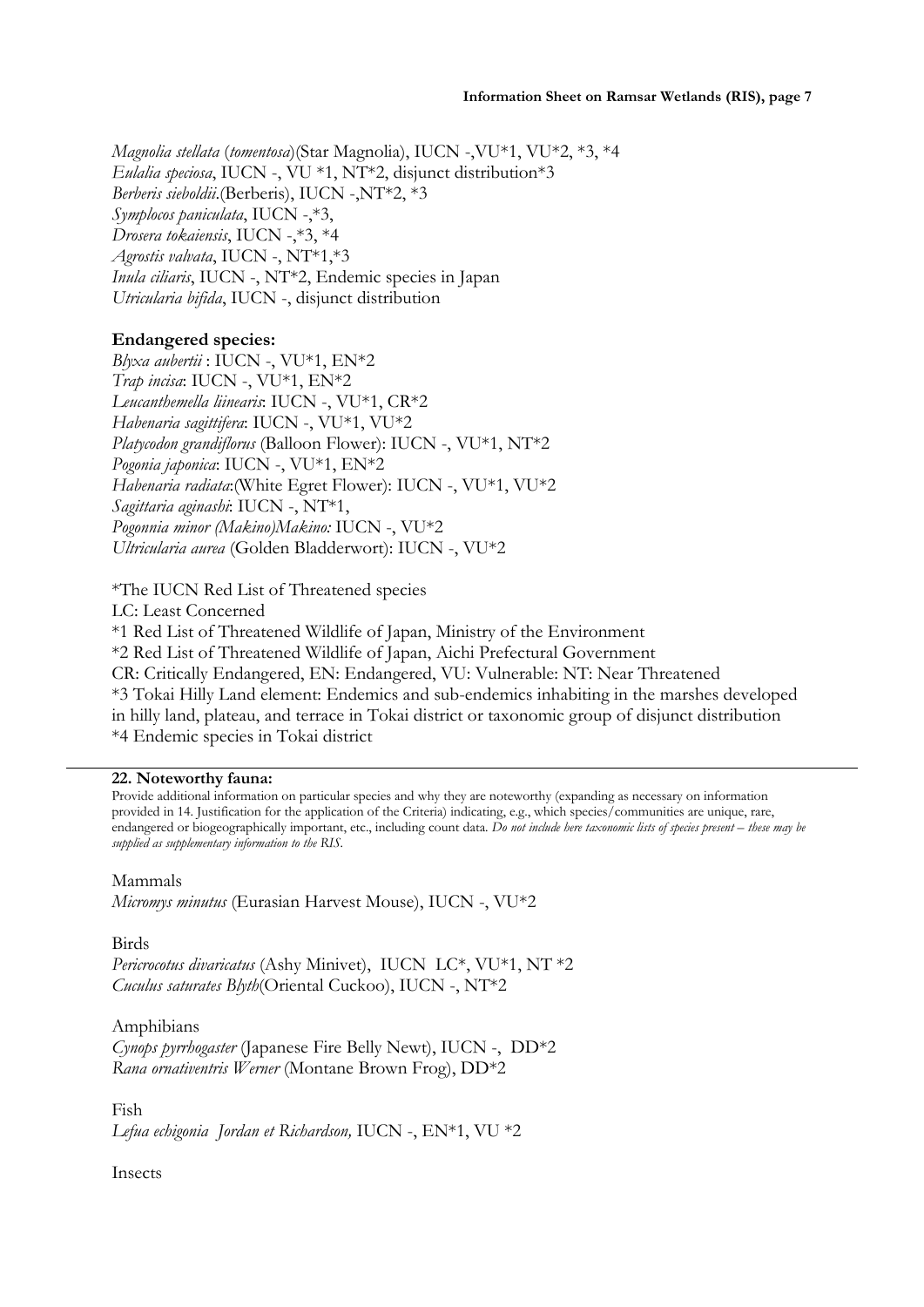*Leptelmis gracilis Sharp*, IUCN -, CR+EN \*1, NT \*2 *Appasus japonicus* (Ferodious Water Bug): IUCN -, NT\*1 *Nepa hoffmanni Esaki*: IUCN -, NT\*2 *Aquarius elongates*: IUCN -, NT\*2

\*The IUCN Red List of Threatened species LC: Least Concerned \*1 Red List of Threatened Wildlife of Japan, Ministry of the Environment \*2 Red List of Threatened Wildlife of Japan, Aichi Prefectural Government CR: Critically Endangered, EN: Endangered, VU: Vulnerable: NT: Near Threatened, DD : Data Deficient

# **23. Social and cultural values:**

**a)** Describe if the site has any general social and/or cultural values e.g., fisheries production, forestry, religious importance, archaeological sites, social relations with the wetland, etc. Distinguish between historical/archaeological/religious significance and current socio-economic values:

 The forest in the catchment area had once been used as fuel wood forest and had been supporting the livelihood of "Satoyama" community. Also, this kind of human activities to use wood for fuel had held forest-succession and potent effect as the watershed protection forest. Because of this kind of disturbance by human activities, wetlands in this area had also been maintained.

 In addition, the wetland possesses the function as a reservoir and that function supports the agriculture carried out in the down stream (especially e.g. rice paddy). Moreover, this function had the value for supporting the cultures including the local festival and beautiful "Satoyama" landscape which can be regarded as uniquely Japanese.

b) Is the site considered of international importance for holding, in addition to relevant ecological values, examples of significant cultural values, whether material or non-material, linked to its origin, conservation and/or ecological functioning? None

If Yes, tick the box  $\Box$  and describe this importance under one or more of the following categories:

- i) sites which provide a model of wetland wise use, demonstrating the application of traditional knowledge and methods of management and use that maintain the ecological character of the wetland:
- ii) sites which have exceptional cultural traditions or records of former civilizations that have influenced the ecological character of the wetland:
- iii) sites where the ecological character of the wetland depends on the interaction with local communities or indigenous peoples:
- iv) sites where relevant non-material values such as sacred sites are present and their existence is strongly linked with the maintenance of the ecological character of the wetland:

# **24. Land tenure/ownership:**

Public land (Toyota City): 5.13ha

a) within the Ramsar site: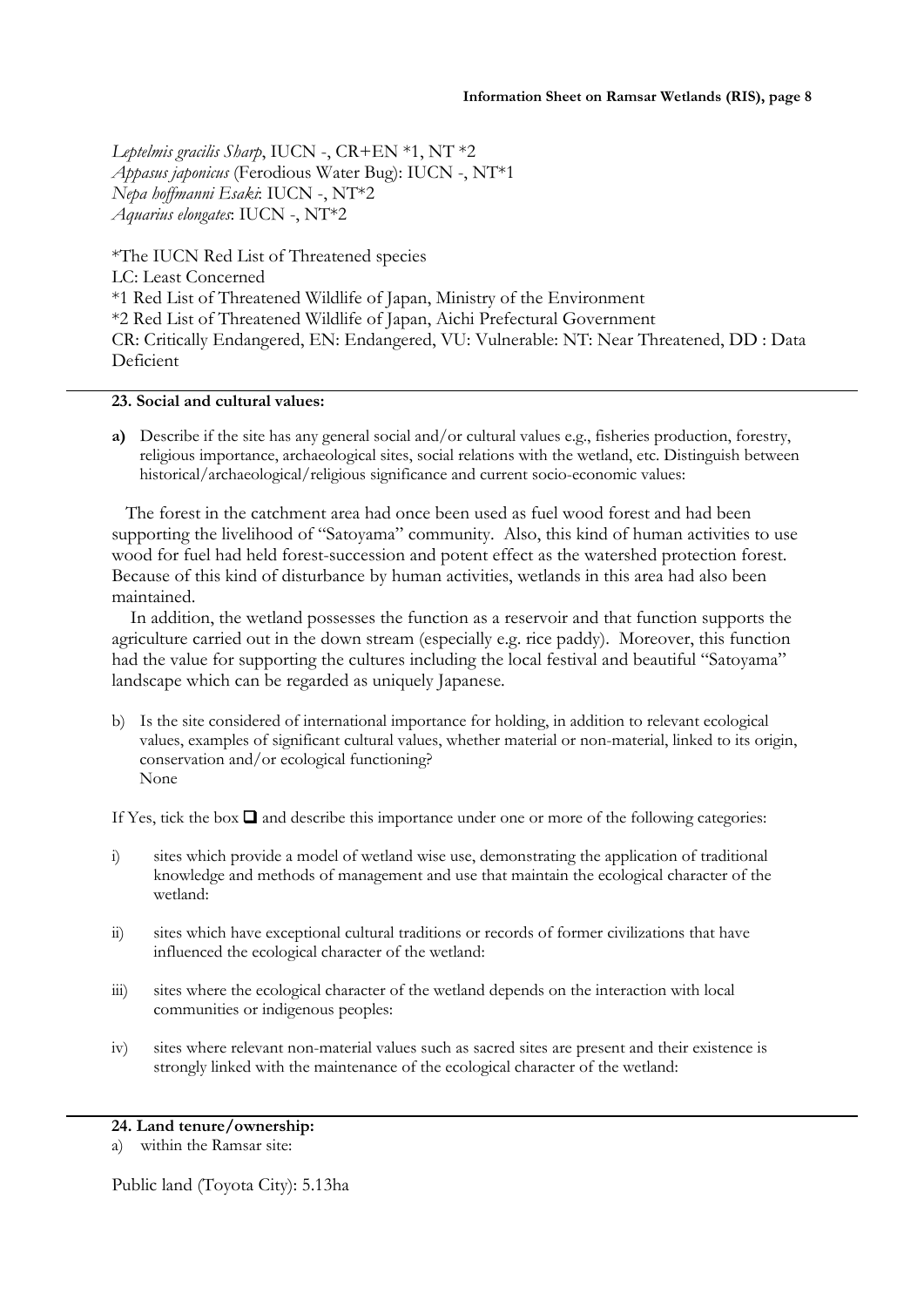Private land: 17.37ha

c) in the surrounding area:

Private land

# **25. Current land (including water) use:**

a) within the Ramsar site:

Environmental education, recreation, part of historic site

b) in the surroundings/catchment:

Forests, agriculture and forestry, housing

**26. Factors (past, present or potential) adversely affecting the site's ecological character, including changes in land (including water) use and development projects:** a) within the Ramsar site:

# **Past** :

The area had been used as rice paddies. However, in recent years, it was abandoned and sustainable maintenance and management had not been carried out since then.

# **Present** :

Currently, as the use as rice paddies is abandoned, land ownership by the local city and its management in collaboration with the local community are in process. Accordingly, there is no special factor to cause negative impact.

# **Potential**:

In future, when this area is designated as Ramsar site, improvement of facilities etc. will be carried out to promote more constant wise use by the support of local administration. No special cause for negative influence is in prospect.

b) in the surrounding area:

# **Past**:

Surrounding areas are sustainably used as rice paddies and fuel wood forests. However, in recent years, the area management is not carried out at some parts. Because of this, overgrowth of bamboo forests are observed.

# **Present**:

Even excepting the area for the use and management as rice paddies and mountain forests for fuel, conservation management is carried out by local citizens and there are no factors of adverse effect.

# **Potential:**

Current use as rice paddies and mountain forests for fuel is planned to be continued and no negative effect is foreseen.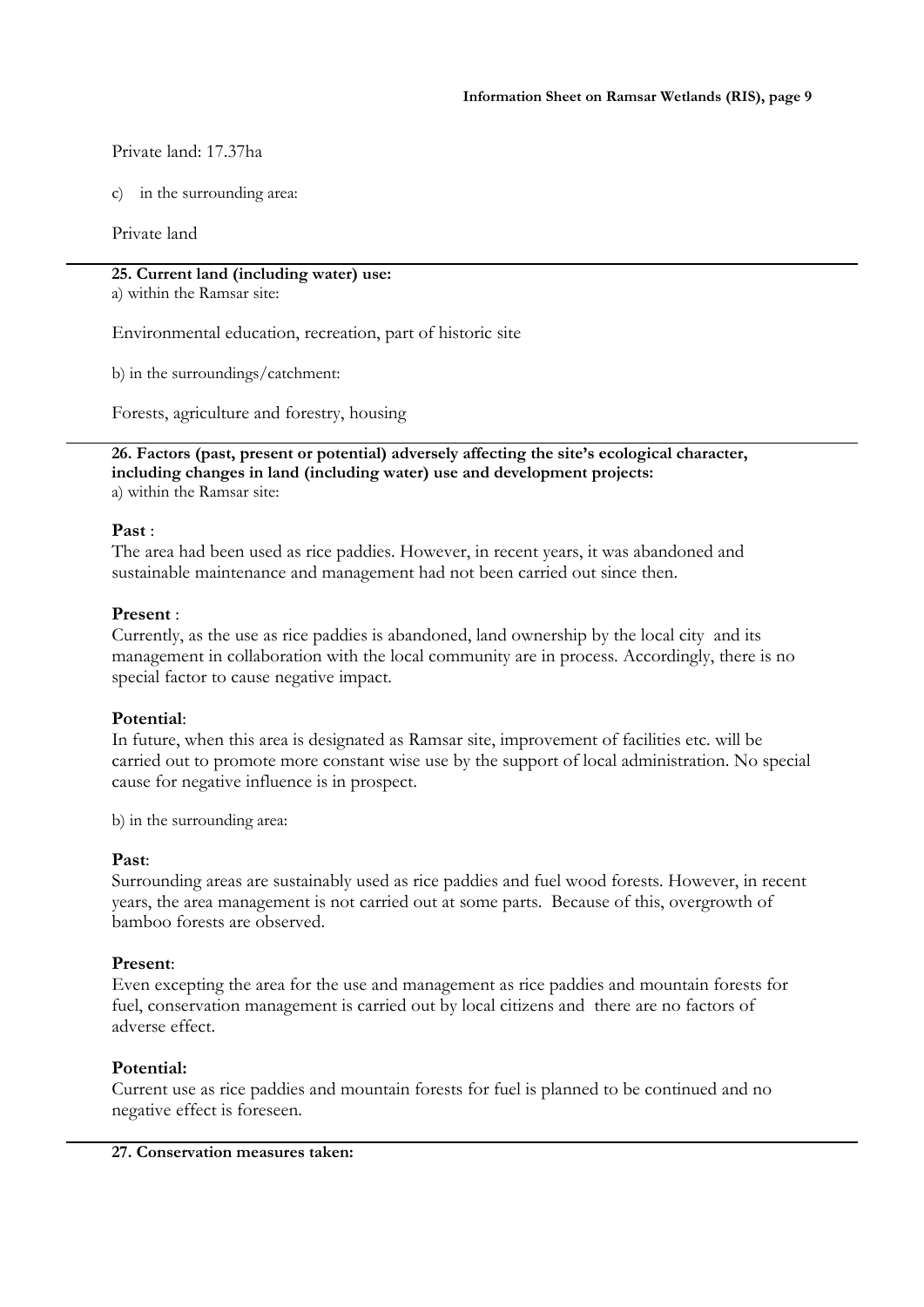**a)** List national and/or international category and legal status of protected areas, including boundary relationships with the Ramsar site:

In particular, if the site is partly or wholly a World Heritage Site and/or a UNESCO Biosphere Reserve, please give the names of the site under these designations.

Quasi National Park, Class 2, Special District (National Parks Law)

**b)** If appropriate, list the IUCN (1994) protected areas category/ies which apply to the site (tick the box or boxes as appropriate):

# Ia  $\Box$ ;Ib  $\Box$ ; III  $\Box$ ; IV $\Box$  ; V  $\Box$ ; VI  $\Box$

The desigrantion as Quasi National Park is to promote the main purpose of conservation of endangered fauna and flora and excellent natural environment such as these wetlands. It is also its objective to conserve the biodiversity in view of landscape and in this region, such activities as erecting structures, felling trees, collecting plants and animals etc. are regulated.

**c)** Does an officially approved management plan exist; and is it being implemented?

Tokai Hilly Land Spring-fed Mires (Yanami Wetland, Kamitaka Wetland, Onshinji Wetland, etc.) Conservation plan was developed in March, 2011 and its implementation was put into effect from April of the same year

**d)** Describe any other current management practices: Maintenance and management work by the collaboration of local wetland conservation organizations, local communities, and Toyota City. In order to eliminate shrubs to prevent dryness and to inspect facilities (e.g. footpaths) management work is carried out.

# **28. Conservation measures proposed but not yet implemented:**

e.g. management plan in preparation; official proposal as a legally protected area, etc.

None

# **29. Current scientific research and facilities:**

e.g., details of current research projects, including biodiversity monitoring; existence of a field research station, etc.

None

#### **30. Current communications, education and public awareness (CEPA) activities related to or benefiting the site:**

e.g. visitors' centre, observation hides and nature trails, information booklets, facilities for school visits, etc.

Toyota City Nature Sanctuary provides observation hides, nature trails, nature centre etc. and CEPA activities are being carried out.

# **31. Current recreation and tourism:**

State if the wetland is used for recreation/tourism; indicate type(s) and their frequency/intensity.

Yanami Wetland: open to the public twice a year

(In 2011, it was carried out once in autumn for three days. Participants numbered 1,034. There were shuttle buses to guide participants to surrounding facilities accompanied by local guides of regional conservation associations.)